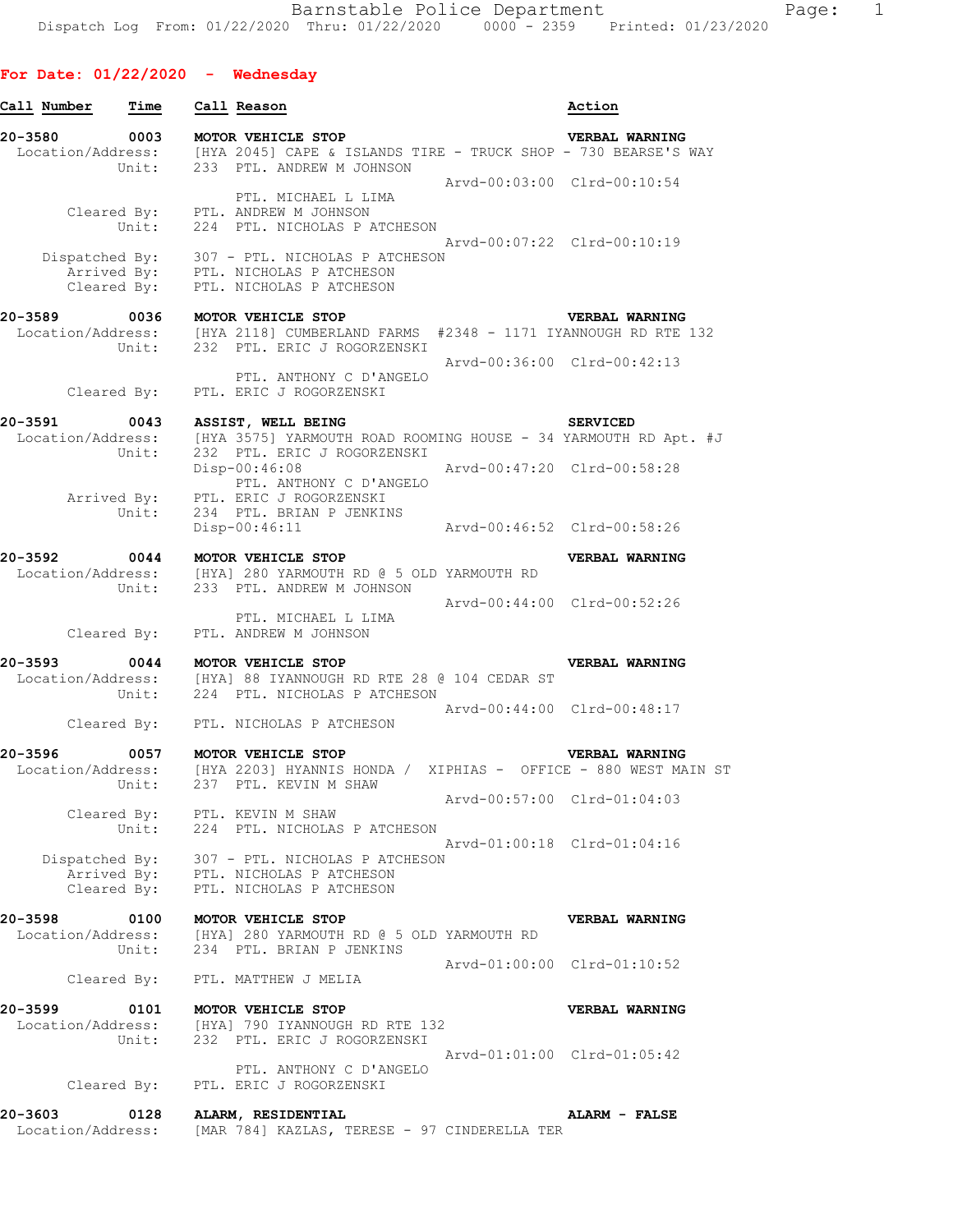|                                 | Barnstable Police Department<br>Dispatch Log From: 01/22/2020 Thru: 01/22/2020 0000 - 2359 Printed: 01/23/2020                                   |                             |                             | Page: | $\overline{2}$ |
|---------------------------------|--------------------------------------------------------------------------------------------------------------------------------------------------|-----------------------------|-----------------------------|-------|----------------|
| Unit:                           | 229 PTL. NELSON J SOUVE<br>$Disp-01:32:01$<br>PTL. NELSON J SOUVE                                                                                | Arvd-01:42:03 Clrd-01:45:29 |                             |       |                |
| Arrived By:<br>Cleared By:      | DISPATCHER NICHOLE L GOUZIAS                                                                                                                     |                             |                             |       |                |
| 20-3605 0217 MOTOR VEHICLE STOP | Location/Address: [HYA] 10 AIRPORT RD @ 867 IYANNOUGH RD RTE 132<br>Unit: 232 PTL. ERIC J ROGORZENSKI                                            |                             | <b>VERBAL WARNING</b>       |       |                |
| Cleared By:                     | PTL. ANTHONY C D'ANGELO<br>PTL. ERIC J ROGORZENSKI                                                                                               |                             | Arvd-02:17:00 Clrd-02:19:38 |       |                |
| 20-3609                         | 9-3609 0235 PARK & WALK<br>Location/Address: [HYA 769] CROMWELL COURTS - 168 BARNSTABLE RD                                                       |                             | <b>SERVICED</b>             |       |                |
|                                 | Unit: 234 PTL. BRIAN P JENKINS                                                                                                                   |                             | Arvd-02:35:17 Clrd-02:43:43 |       |                |
| 20-3612 0256                    | FIRE, OTHER                                                                                                                                      |                             | <b>SERVICED</b>             |       |                |
| Unit:                           | Location/Address: [HYA 401] GLO-MIN BY THE SEA COTTAGES - 182 SEA ST Apt. #2<br>237 PTL. KEVIN M SHAW                                            |                             |                             |       |                |
|                                 | $Disp-02:57:03$<br>Arrived By: PTL. KEVIN M SHAW                                                                                                 |                             | Arvd-03:02:38 Clrd-03:38:16 |       |                |
| Unit:                           | Cleared By: PTL. KEVIN M SHAW<br>224 PTL. NICHOLAS P ATCHESON                                                                                    |                             |                             |       |                |
|                                 |                                                                                                                                                  |                             | Arvd-02:59:09 Clrd-03:04:43 |       |                |
| Cleared By:                     | Dispatched By: 307 - PTL. NICHOLAS P ATCHESON<br>Arrived By: PTL. NICHOLAS P ATCHESON<br>PTL. NICHOLAS P ATCHESON                                |                             |                             |       |                |
| 20-3620                         | 0517 ASSIST                                                                                                                                      |                             | <b>SERVICED</b>             |       |                |
| Unit:                           | Location/Address: [HYA 3308] GILLIS, JAMES R & SUSAN GILLIS - 216 SEVENTH AVE<br>232 PTL. ERIC J ROGORZENSKI                                     |                             |                             |       |                |
|                                 | $Disp-05:19:44$<br>PTL. ANTHONY C D'ANGELO                                                                                                       |                             |                             |       |                |
| Cleared By:                     | Arrived By: PTL. ERIC J ROGORZENSKI<br>PTL. ERIC J ROGORZENSKI                                                                                   |                             |                             |       |                |
| 20-3621                         | 0606 AIRPORT RAMP CHECK<br>Location/Address: [HYA 103] BARNSTABLE MUNICIPAL AIRPORT - TERMINAL - 480 BARNSTABLE RD<br>Unit: 228 PTL. MARK PALMER |                             | <b>SERVICED</b>             |       |                |
|                                 |                                                                                                                                                  |                             | Arvd-06:06:00 Clrd-06:23:37 |       |                |
| 20-3629<br>0615                 | <b>BUILDING CHECK</b><br>Location/Address: [HYA 9] BARNSTABLE HIGH SCHOOL - 744 WEST MAIN ST<br>Unit: 222 PTL. DENNIS M STAMPFL                  |                             | <b>SERVICED</b>             |       |                |
|                                 |                                                                                                                                                  | Arvd-06:15:00 Clrd-06:53:08 |                             |       |                |
| 20-3623<br>Unit:                | 0616 MOTOR VEHICLE STOP<br>Location/Address: [MAR] 144 RACE LN @ 1 TIMBER LN<br>210 SGT. JASON R LABER                                           |                             | VERBAL WARNING              |       |                |
|                                 |                                                                                                                                                  | Arvd-06:16:00 Clrd-06:18:31 |                             |       |                |
| 20-3624<br>0631<br>Unit:        | <b>TRAFFIC, RADAR</b><br>Location/Address: [MAR 781] ELLEN A. MCBARRON RECREATION FACILITY - 940 OLD FALMOUTH RD<br>229 PTL. NELSON J SOUVE      |                             | <b>SERVICED</b>             |       |                |
| Unit:                           | 229 PTL. NELSON J SOUVE                                                                                                                          | Arvd-06:32:28 Clrd-06:42:47 |                             |       |                |
| Unit:                           | Disp-06:49:07<br>229 PTL. NELSON J SOUVE                                                                                                         | Arvd-06:49:30 Clrd-06:59:22 |                             |       |                |
|                                 | Disp-07:04:01                                                                                                                                    | Arvd-07:04:48 Clrd-07:29:29 |                             |       |                |
| 20-3626 0637 TRAFFIC, CONTROL   |                                                                                                                                                  |                             | <b>SERVICED</b>             |       |                |
| Location/Address:<br>Unit:      | [CEN] 1154 OLD STAGE RD @ 16 OAK ST<br>232 PTL. ERIC J ROGORZENSKI                                                                               |                             |                             |       |                |
|                                 | PTL. ANTHONY C D'ANGELO                                                                                                                          |                             | Arvd-06:38:40 Clrd-06:52:25 |       |                |
| Unit:                           | 232 PTL. ERIC J ROGORZENSKI<br>Disp-07:01:58<br>PTL. ANTHONY C D'ANGELO                                                                          | Arvd-07:02:13 Clrd-07:09:33 |                             |       |                |
| Unit:                           | 232 PTL. ERIC J ROGORZENSKI<br>$Disp-07:17:54$<br>PTL. ANTHONY C D'ANGELO                                                                        |                             | Clrd-07:19:21               |       |                |
|                                 |                                                                                                                                                  |                             |                             |       |                |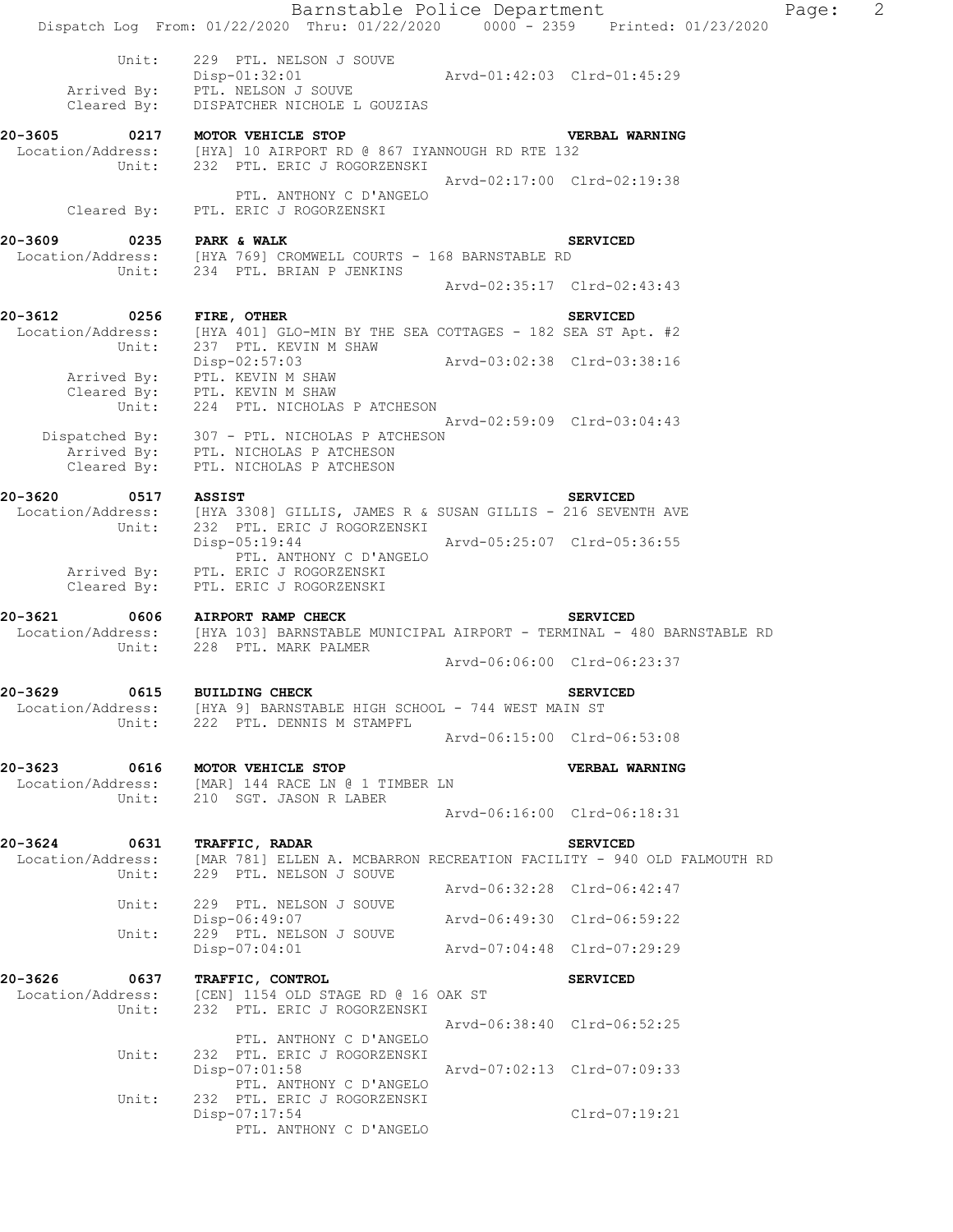| 20-3627                                       | 0642 MOTOR VEHICLE STOP<br>Location/Address: [MAR] 937 OLD FALMOUTH RD<br>Unit: 229 PTL. NELSON J SOUVE                      |                             | VERBAL WARNING              |
|-----------------------------------------------|------------------------------------------------------------------------------------------------------------------------------|-----------------------------|-----------------------------|
|                                               |                                                                                                                              | Arvd-06:42:47 Clrd-06:49:03 |                             |
| 20-3628                                       | 0652 MOTOR VEHICLE STOP<br>Location/Address: [CEN] 1036 OLD STAGE RD @ 2 STAGE COACH RD<br>Unit: 232 PTL. ERIC J ROGORZENSKI |                             | <b>CITATION ISSUED</b>      |
|                                               | PTL. ANTHONY C D'ANGELO                                                                                                      |                             | Arvd-06:52:25 Clrd-07:01:36 |
| 20-3631 0659                                  | MOTOR VEHICLE STOP<br>Location/Address: [MAR] 937 OLD FALMOUTH RD<br>Unit: 229 PTL. NELSON J SOUVE                           |                             | VERBAL WARNING              |
|                                               |                                                                                                                              | Arvd-06:59:22 Clrd-07:03:57 |                             |
| 20-3632                                       | 0709 MOTOR VEHICLE STOP<br>Location/Address: [CEN] 658 OLD STAGE RD @ 6 WHITE OAK TRL<br>Unit: 232 PTL. ERIC J ROGORZENSKI   |                             | CITATION ISSUED             |
|                                               | PTL. ANTHONY C D'ANGELO                                                                                                      | Arvd-07:09:33 Clrd-07:17:43 |                             |
| 20-3633 0719<br>Location/Address:<br>Unit:    | ALARM, COMMERCIAL<br>[HYA 3204] BALISE NISSAN - 322 FALMOUTH RD RTE 28<br>224 PTL. NICHOLAS P ATCHESON                       |                             | <b>ALARM - FALSE</b>        |
|                                               | Disp-07:21:37<br>Arrived By: PTL. NICHOLAS P ATCHESON<br>Unit: 234 PTL. BRIAN P JENKINS                                      | Arvd-07:24:04 Clrd-07:27:05 |                             |
| Cleared By:                                   | Dispatched By: 291 - PTL. BRIAN P JENKINS<br>Arrived By: PTL. BRIAN P JENKINS<br>PTL. BRIAN P JENKINS                        | Arvd-07:24:39 Clrd-07:26:46 |                             |
| 20-3636<br>0730<br>Location/Address:          | TRAFFIC, CONTROL<br>[HYA 120] BARNSTABLE INTERMEDIATE SCHOOL - 895 FALMOUTH RD RTE 28                                        |                             | <b>SERVICED</b>             |
|                                               |                                                                                                                              |                             |                             |
| Location/Address:                             | 20-3641 0824 ASSIST, OTHER AGENCY<br>[HYA] 62 BAXTER RD                                                                      |                             | <b>SERVICED</b>             |
| Unit:                                         | 230 PTL. DAVID D HEISE<br>Disp-09:03:11<br>Arrived By: PTL. DAVID D HEISE                                                    | Arvd-09:11:40 Clrd-09:19:50 |                             |
| Unit:                                         | Cleared By: DISP. LOREN P ORPEN<br>227 PTL. DENNIS A REDDY<br>Disp-09:06:23                                                  | Arvd-09:09:35 Clrd-09:18:37 |                             |
| Cleared By:                                   | Dispatched By: 861 - DISP. THOMAS M FULLAM<br>Arrived By: PTL. DENNIS A REDDY<br>PTL. DENNIS A REDDY                         |                             |                             |
| Unit:<br>Dispatched By:                       | 236 PTL. CAILIN WHITE<br>310 - PTL. CAILIN WHITE<br>spatched By: 310 - PTL. CAILIN<br>Arrived By: PTL. CAILIN WHITE          |                             | Arvd-09:09:00 Clrd-09:18:38 |
| Cleared By:<br>Unit:                          | PTL. CAILIN WHITE<br>210 SGT. JOSEPH G GREEN                                                                                 |                             | Arvd-09:13:23 Clrd-09:16:56 |
| Dispatched By:<br>Arrived By:<br>Cleared By:  | 280 - SGT. JOSEPH G GREEN<br>. 280 - كون .<br>SGT. JOSEPH G GREEN<br>محمد المستعدد المستعدد<br>SGT. JOSEPH G GREEN           |                             |                             |
| 20-3642<br>0826<br>Location/Address:<br>Unit: | <b>FOLLOW UP</b><br>[HYA 2968] SPRINKLE HOME IMPROVEMENT, INC - 199 BARNSTABLE RD<br>236 PTL. CAILIN WHITE                   |                             | <b>SERVICED</b>             |
|                                               |                                                                                                                              |                             | Arvd-08:27:44 Clrd-08:32:15 |
| 20-3645<br>0833<br>Location/Address:          | DISTURBANCE, FIGHT<br>[HYA 3486] HOMELESS NOT HOPELESS - 119 BAXTER RD                                                       |                             | REPORT TAKEN                |
| Unit:<br>Arrived By:<br>Cleared By:           | 226 PTL. JOHN A YORK<br>Disp-08:33:38<br>PTL. JOHN A YORK<br>PTL. JOHN A YORK                                                |                             | Arvd-08:33:46 Clrd-10:23:39 |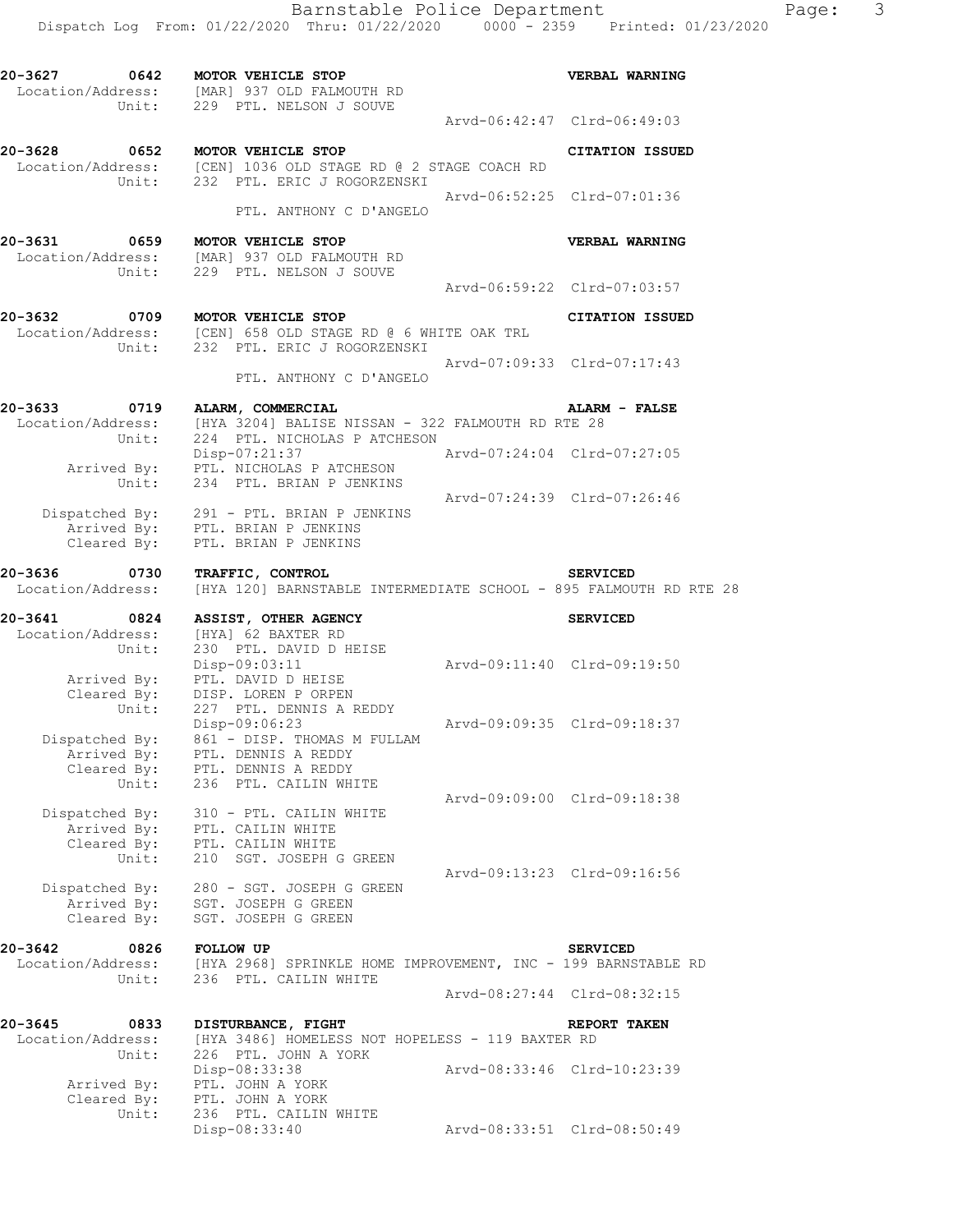Barnstable Police Department Page: 4 Dispatch Log From: 01/22/2020 Thru: 01/22/2020 0000 - 2359 Printed: 01/23/2020 Dispatched By: 232 - PTL. WAYNE A ELLIS .<br>Arrived By: PTL. WAYNE A ELLIS Cleared By: PTL. CAILIN WHITE Unit: 227 PTL. DENNIS A REDDY Disp-08:33:48 Arvd-08:33:54 Clrd-08:51:10 Dispatched By: 232 - PTL. WAYNE A ELLIS .<br>Arrived By: PTL. WAYNE A ELLIS Cleared By: PTL. DENNIS A REDDY Refer To Incident: 20-164-OF **20-3646 0848 TAXI REGISTRATION SERVICED**  Location/Address: [HYA 124] BARNSTABLE POLICE DEPARTMENT - 1200 PHINNEY'S LN 20-3647 0858 FOLLOWUP PREV CASE **SERVICED**  Location/Address: [HYA 4097] TARGET - 793 IYANNOUGH RD RTE 132 Unit: 227 PTL. DENNIS A REDDY Arvd-08:58:37 Clrd-09:06:23 Cleared By: DISP. THOMAS M FULLAM Unit: 227 PTL. DENNIS A REDDY Disp-09:18:41 Arvd-09:21:20 Clrd-09:41:18 **20-3648 0905 WARRANT, ATTEMPT ARREST MADE**  Location/Address: [HYA] 239 TOBEY WAY<br>Unit: 337 PTL. SCOTT F LE 337 PTL. SCOTT F LEGER Arvd-09:05:40 Clrd-12:37:45 Cleared By: DISP. ALITA E FONTAINE Unit: 236 PTL. CAILIN WHITE Disp-09:19:25 Enrt-09:19:26 Arvd-09:24:48 Clrd-09:40:40 Dispatched By: 310 - PTL. CAILIN WHITE .<br>Enroute By: PTL. CAILIN WHITE Arrived By: PTL. CAILIN WHITE Cleared By: PTL. CAILIN WHITE Unit: 230 PTL. DAVID D HEISE Disp-09:19:59 Arvd-09:28:05 Clrd-09:43:05 Dispatched By: 862 - DISP. LOREN P ORPEN .<br>Arrived By: PTL. DAVID D HEISE Cleared By: PTL. DAVID D HEISE Refer To Arrest: 20-134-AR Arrest: LEE, JONATHAN TREVOR Address: 239 TOBEY WAY HYANNIS, MA Age: 49 Charges: WARRANT,DEFAULT 1925CR002489 Refer To Arrest: 20-136-AR Arrest: LEE, JONATHAN TREVOR Address: 239 TOBEY WAY HYANNIS, MA Age: 49 Charges: FUGITIVE FROM JUSTICE ON COURT WARRANT NIC# W958490630 **20-3650 0914 ASSIST, CIVIL ADVISED**  Location/Address: [HYA] 198 BRISTOL AVE **20-3653 0945 TRAFFIC, RADAR SERVICED**  Location/Address: [CEN] 314 PHINNEY'S LN @ 7 POND ST Unit: 239 PTL. TRAVIS M BROWN Unit: 239 PTL. TRAVIS M BROWN<br>Arvd-09:46:28 Clrd-09:57:00 Unit: 239 PTL. TRAVIS M BROWN Disp-10:09:00 Arvd-10:10:09 Clrd-10:26:01 Cleared By: DISP. ALITA E FONTAINE **20-3656 0955 FIRE, OTHER COMPLAINT/SUMMONS**  Location/Address: [HYA 9] BARNSTABLE HIGH SCHOOL - 744 WEST MAIN ST Unit: 222 PTL. DENNIS M STAMPFL Arvd-09:55:00 Clrd-13:25:14 Cleared By: PTL. DENNIS M STAMPFL Refer To Arrest: 20-135-AR **20-3655 0956 MOTOR VEHICLE STOP CITATION ISSUED**  Location/Address: [CEN] 470 PHINNEY'S LN @ 94 WHIDAH WAY Unit: 239 PTL. TRAVIS M BROWN Arvd-09:57:00 Clrd-10:08:36 **20-3657 1000 MOTOR VEHICLE, ABANDONED SERVICED**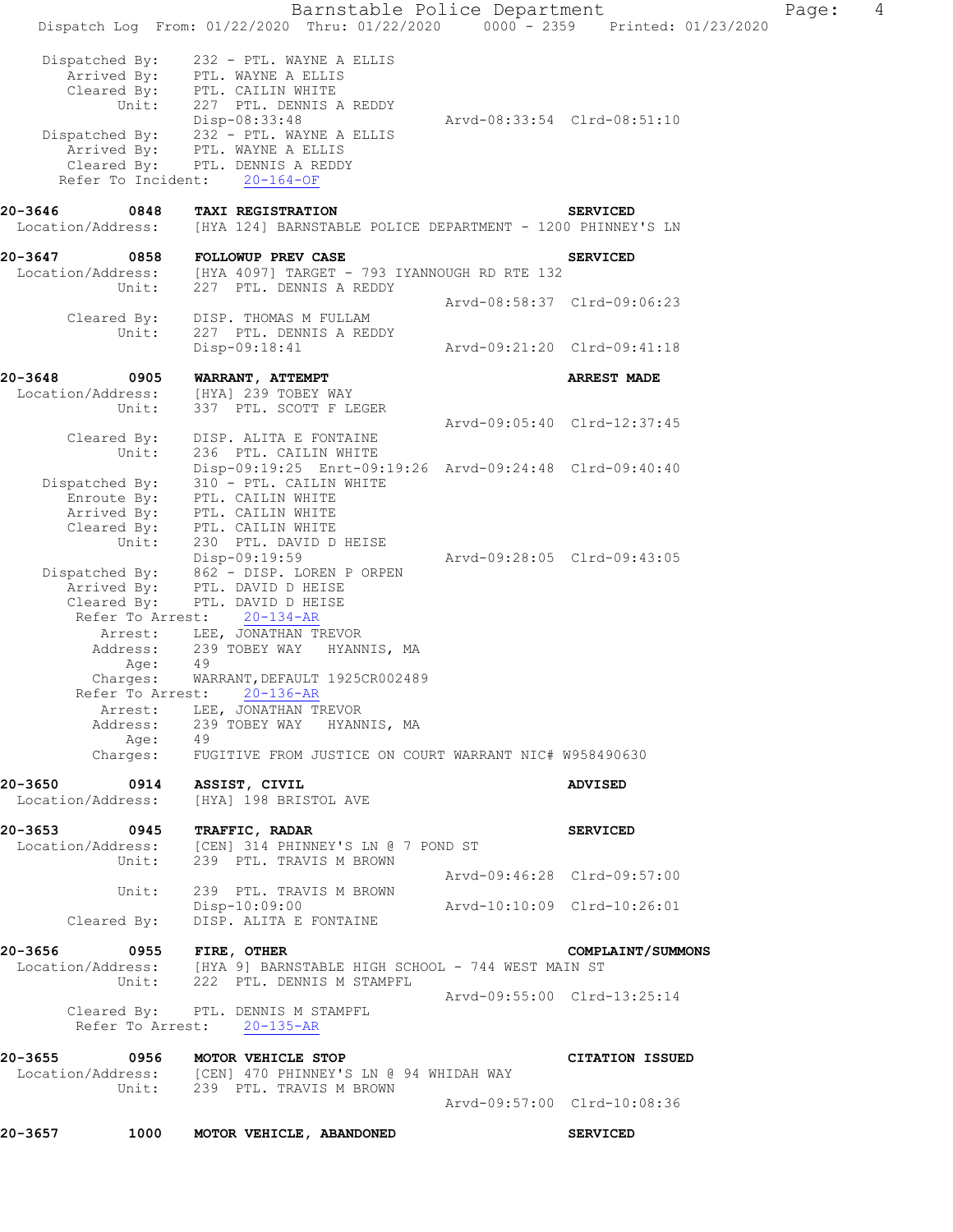|                                      | Barnstable Police Department<br>Dispatch Log From: 01/22/2020 Thru: 01/22/2020 0000 - 2359 Printed: 01/23/2020 |                             |                             | Page: | 5 |
|--------------------------------------|----------------------------------------------------------------------------------------------------------------|-----------------------------|-----------------------------|-------|---|
|                                      | Location/Address: [BAR 833] VILLAGE GREEN APARTMENTS - 767 INDEPENDENCE DR                                     |                             |                             |       |   |
|                                      | Unit: 229 PTL. JACOB M WHITE                                                                                   | Arvd-10:37:36 Clrd-10:46:26 |                             |       |   |
|                                      | Disp-10:19:57<br>Arrived By: PTL. JACOB M WHITE<br>Cleared By: PTL. JACOB M WHITE                              |                             |                             |       |   |
|                                      | 20-3659 1018 ALARM, RESIDENTIAL                                                                                |                             | ALARM - FALSE               |       |   |
|                                      | Location/Address: [HYA 3601] RUHAN, THOMAS - 77 DUNNS POND RD<br>Unit: 227 PTL. DENNIS A REDDY                 |                             |                             |       |   |
|                                      | Disp-10:19:34                                                                                                  | Arvd-10:23:50 Clrd-10:28:57 |                             |       |   |
|                                      | Arrived By: PTL. DENNIS A REDDY<br>Cleared By: DISP. LOREN P ORPEN                                             |                             |                             |       |   |
|                                      | 20-3661 1023 ALARM, RESIDENTIAL                                                                                |                             | ALARM - CANCELLED           |       |   |
|                                      | Location/Address: [CEN 907] RUST, FREDERIC W - 835 SOUTH MAIN ST                                               |                             |                             |       |   |
|                                      | Unit: 239 PTL. TRAVIS M BROWN<br>Disp-10:26:11                                                                 |                             | Clrd-10:27:21               |       |   |
|                                      | Cleared By: PTL. WAYNE A ELLIS                                                                                 |                             |                             |       |   |
| 20-3716<br>1030 ASSIST               |                                                                                                                |                             | <b>SERVICED</b>             |       |   |
|                                      | Location/Address: [MAR 167] BARNSTABLE UNITED ELEMENTARY SCHOOL - 730 OSTERVILLE W BARNSTABLE RD               |                             |                             |       |   |
|                                      | 20-3663 1047 MOTOR VEHICLE STOP                                                                                |                             | VERBAL WARNING              |       |   |
|                                      | Location/Address: [CEN] 4 GLENEAGLE DR @ 590 OLD STAGE RD<br>Unit: 239 PTL. TRAVIS M BROWN                     |                             |                             |       |   |
|                                      |                                                                                                                | Arvd-10:47:00 Clrd-10:52:30 |                             |       |   |
|                                      | Cleared By: PTL. TRAVIS M BROWN                                                                                |                             |                             |       |   |
| 20-3717 1100 ASSIST                  |                                                                                                                |                             |                             |       |   |
|                                      | Location/Address: [MAR 167] BARNSTABLE UNITED ELEMENTARY SCHOOL - 730 OSTERVILLE W BARNSTABLE RD               |                             | <b>SERVICED</b>             |       |   |
| 20-3664 1104 TRAFFIC, RADAR          |                                                                                                                |                             |                             |       |   |
|                                      | Location/Address: [CEN] 1154 OLD STAGE RD @ 16 OAK ST                                                          |                             | <b>SERVICED</b>             |       |   |
|                                      | Unit: 239 PTL. TRAVIS M BROWN                                                                                  |                             |                             |       |   |
|                                      |                                                                                                                |                             | Arvd-11:05:04 Clrd-11:33:07 |       |   |
| 20-3666                              | 1107 MOTOR VEHICLE STOP                                                                                        |                             | VERBAL WARNING              |       |   |
|                                      | Location/Address: [HYA] 5 CHESTNUT ST @ 185 WINTER ST<br>Unit: 226 PTL. JOHN A YORK                            |                             |                             |       |   |
|                                      |                                                                                                                | Arvd-11:07:00 Clrd-11:10:19 |                             |       |   |
|                                      | Cleared By: PTL. JOHN A YORK                                                                                   |                             |                             |       |   |
| 20-3667 1119 DISTURBANCE             |                                                                                                                |                             | <b>SERVICED</b>             |       |   |
| Location/Address:<br>Unit:           | [HYA 223] OCEAN STATE JOB LOT - 390 BARNSTABLE RD<br>104 LT. JEAN M CHALLIES                                   |                             |                             |       |   |
|                                      |                                                                                                                |                             | Arvd-11:19:00 Clrd-11:26:13 |       |   |
| Unit:                                | 236 PTL. CAILIN WHITE<br>Disp-11:20:01                                                                         |                             | Arvd-11:20:21 Clrd-11:26:15 |       |   |
| Unit:                                | 230 PTL. DAVID D HEISE                                                                                         |                             |                             |       |   |
| Arrived By:                          | $Disp-11:20:04$<br>PTL. DAVID D HEISE                                                                          |                             | Arvd-11:25:43 Clrd-11:25:46 |       |   |
| Cleared By:                          | PTL. DAVID D HEISE                                                                                             |                             |                             |       |   |
| Unit:                                | 226 PTL. JOHN A YORK<br>$Disp-11:20:43$                                                                        |                             |                             |       |   |
| Dispatched By:                       | 891 - DISP. ALITA E FONTAINE                                                                                   | Arvd-11:20:45 Clrd-11:26:09 |                             |       |   |
| Arrived By:                          | DISP. ALITA E FONTAINE                                                                                         |                             |                             |       |   |
| 20-3668<br>1133                      | <b>FOLLOW UP</b>                                                                                               |                             | <b>SERVICED</b>             |       |   |
|                                      | Location/Address: [HYA 807] A+ FLOORING SOLUTIONS INC. - 206 BARNSTABLE RD                                     |                             |                             |       |   |
| Unit:                                | 236 PTL. CAILIN WHITE                                                                                          |                             | Arvd-11:34:35 Clrd-11:40:02 |       |   |
|                                      |                                                                                                                |                             |                             |       |   |
| 20-3670<br>1135<br>Location/Address: | TRAFFIC, PARKING VIOL<br>[HYA] GROVE ST                                                                        |                             | <b>SERVICED</b>             |       |   |
| Unit:                                | 240 PTL. DOUGLAS M PALMER                                                                                      |                             |                             |       |   |
| Unit:                                | 210 SGT. JOSEPH G GREEN                                                                                        |                             | Arvd-11:36:08 Clrd-12:23:14 |       |   |
|                                      |                                                                                                                |                             | Arvd-11:47:45 Clrd-12:06:09 |       |   |
|                                      | Dispatched By: 280 - SGT. JOSEPH G GREEN<br>Arrived By: SGT. JOSEPH G GREEN                                    |                             |                             |       |   |
|                                      | Cleared By: SGT. JOSEPH G GREEN                                                                                |                             |                             |       |   |
|                                      |                                                                                                                |                             |                             |       |   |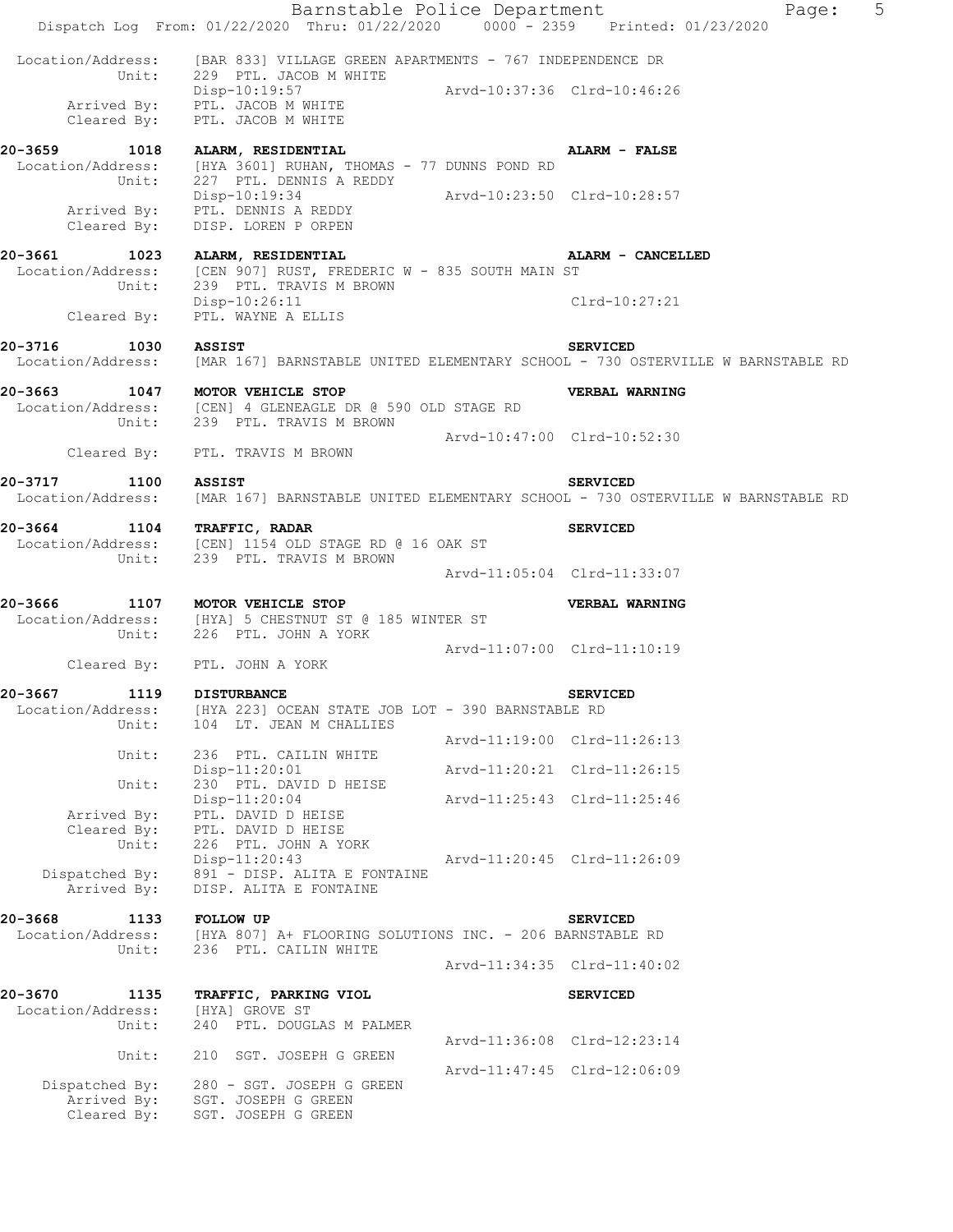Barnstable Police Department Fage: 6 Dispatch Log From: 01/22/2020 Thru: 01/22/2020 0000 - 2359 Printed: 01/23/2020 **20-3673 1210 MOTOR VEHICLE, PRIVATE TOW SERVICED**  Location/Address: [HYA] 175 OCEAN ST **20-3674 1212 ASSAULT ADVISED**  Location/Address: [CEN 849] CAPE REGENCY (RADIUS HEALTHCARE CTR) - 120 SOUTH MAIN ST Apt. #312A Unit: 239 PTL. TRAVIS M BROWN Disp-12:15:06 Arvd-12:24:41 Clrd-12:41:20 Arrived By: PTL. TRAVIS M BROWN Cleared By: PTL. TRAVIS M BROWN **20-3675 1215 VANDALISM SERVICED**  Location/Address: [MAR 1] MARSTONS MILLS ELEMENTARY SCHOOL - 2095 MAIN ST Unit: 234 PTL. KATHARINE H ROSS  $Arvd-12:15:51 \quad \text{Cl} \, \text{rd} - 13:04:52$ **20-3676 1221 AIRPORT RAMP CHECK SERVICED**  Location/Address: [HYA 103] BARNSTABLE MUNICIPAL AIRPORT - TERMINAL - 480 BARNSTABLE RD Unit: 221 PTL. GUSTAVO B ELOY Arvd-12:21:00 Clrd-12:35:52 **20-3677 1233 SUSPICIOUS, ACTIVITY SERVICED**  Location/Address: [HYA 2667] MULLIN, HUGH & KIMBERLY - 35 SIMMON'S POND CIR Unit: 226 PTL. JOHN A YORK Disp-12:36:34 Arvd-12:39:59 Clrd-12:49:15 Arrived By: PTL. JOHN A YORK Cleared By: DISP. ALITA E FONTAINE Unit: 236 PTL. CAILIN WHITE Disp-12:36:45 Arvd-12:39:34 Clrd-12:46:20 Arrived By: PTL. CAILIN WHITE Cleared By: PTL. CAILIN WHITE **20-3678 1241 FOLLOW UP REPORT TAKEN**  Location/Address: [HYA 9] BARNSTABLE HIGH SCHOOL - 744 WEST MAIN ST Unit: 237 PTL. BRIAN D MORRISON Arvd-12:41:00 Clrd-13:17:28 Cleared By: DISP. ALITA E FONTAINE Refer To Incident: 20-166-OF **20-3679 1242 ALARM, RESIDENTIAL ALARM - CANCELLED**  Location/Address: [CEN 907] RUST, FREDERIC W - 835 SOUTH MAIN ST Unit: 239 PTL. TRAVIS M BROWN Disp-12:44:36 Clrd-12:46:19 20-3680 1251 MOTOR VEHICLE, DISABLED **1251 CONE ON ARRIVAL**  Location/Address: [MAR] SO. COUNTY TO OSTERVILLE W BARN - FALMOUTH RD RTE 28 Unit: 239 PTL. TRAVIS M BROWN Disp-12:52:17 Arvd-13:03:02 Clrd-13:05:47 Arrived By: PTL. TRAVIS M BROWN Cleared By: PTL. TRAVIS M BROWN **20-3681 1251 ASSIST SERVICED**  Location/Address: [COT 679] HATCH, LEW - 557 COTUIT BAY DR **20-3682 1257 DISTURBANCE ADVISED**  Location/Address: [HYA 2623] ROTARY AUTO TOWING & COLLISION CENTER - 345 BARNSTABLE RD Unit: 226 PTL. JOHN A YORK Disp-12:58:27 Arvd-13:00:54 Clrd-13:31:39 Arrived By: PTL. JOHN A YORK Cleared By: PTL. JOHN A YORK Unit: 230 PTL. DAVID D HEISE Disp-12:58:30 Arvd-12:59:18 Clrd-13:31:30 Cleared By: PTL. DAVID D HEISE Unit: 236 PTL. CAILIN WHITE Disp-13:01:00 Arvd-13:01:02 Clrd-13:25:42 Dispatched By: 862 - DISP. LOREN P ORPEN .<br>Arrived By: DISP. LOREN P ORPEN Cleared By: PTL. CAILIN WHITE Unit: 240 PTL. DOUGLAS M PALMER Disp-13:02:44 Arvd-13:02:49 Clrd-13:02:52 Unit: 240 PTL. DOUGLAS M PALMER Disp-13:02:56 Arvd-13:07:23 Clrd-13:52:38

Arrived By: PTL. DOUGLAS M PALMER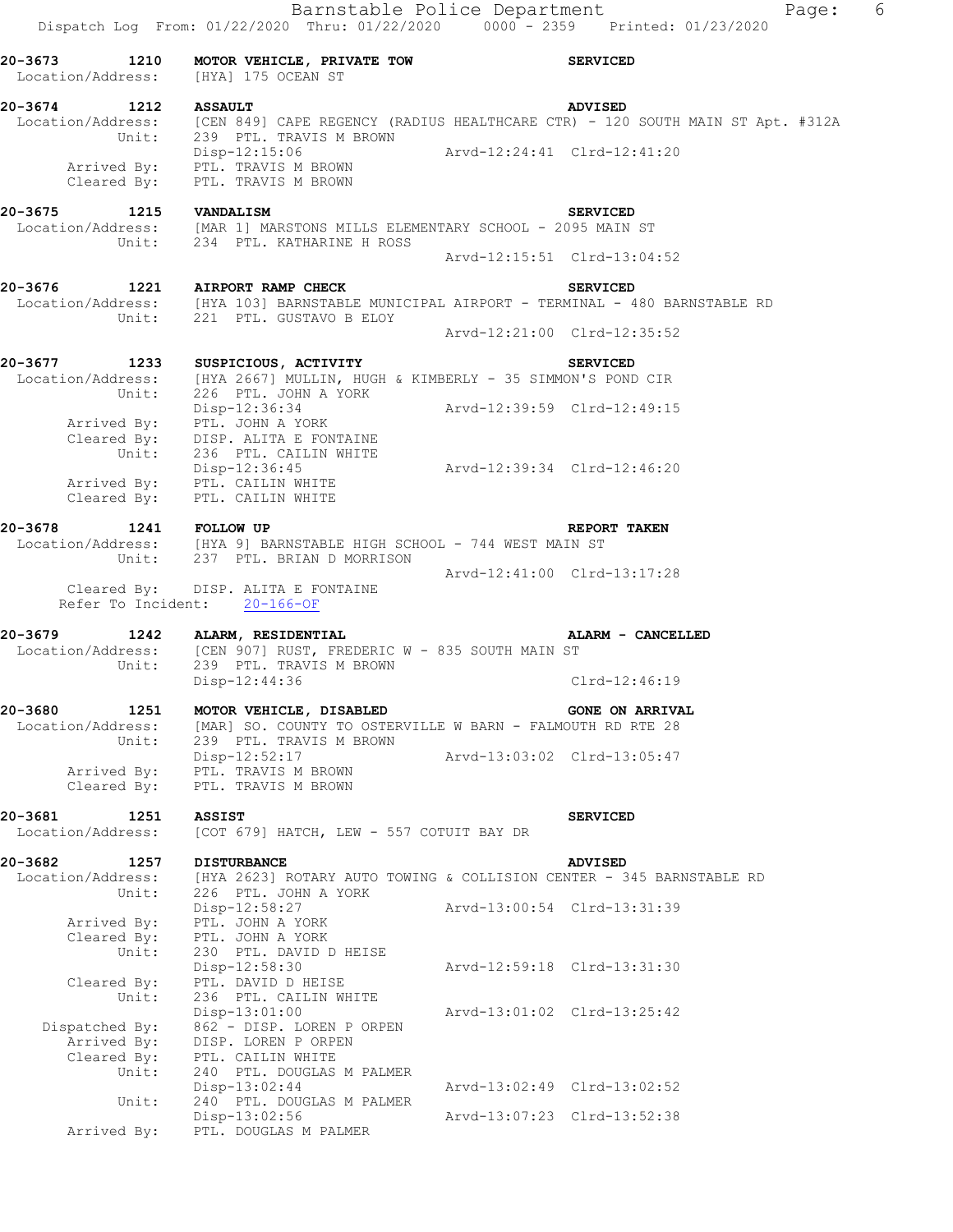|                                               | Barnstable Police Department<br>Dispatch Log From: 01/22/2020 Thru: 01/22/2020 0000 - 2359 Printed: 01/23/2020                                                                                                                                                         |                             |                             | $\overline{7}$<br>Page: |
|-----------------------------------------------|------------------------------------------------------------------------------------------------------------------------------------------------------------------------------------------------------------------------------------------------------------------------|-----------------------------|-----------------------------|-------------------------|
| Cleared By:                                   | Cleared By: PTL. DOUGLAS M PALMER<br>Unit: 210 SGT. JOSEPH G GREEN<br>Disp-13:08:38 Enrt-13:08:38 Arvd-13:13:48 Clrd-13:32:26<br>Dispatched By: 280 - SGT. JOSEPH G GREEN<br>Enroute By: SGT. JOSEPH G GREEN<br>Arrived By: SGT. JOSEPH G GREEN<br>SGT. JOSEPH G GREEN |                             |                             |                         |
| 20-3688 1330<br>Location/Address:             | ASSIST, NOTIFICATION<br>[HYA] TEN PIN EATERY - 769 IYANNOUGH RD RTE 132                                                                                                                                                                                                |                             | <b>SERVICED</b>             |                         |
| 20-3718 1330 ASSIST<br>Location/Address:      | [MAR 167] BARNSTABLE UNITED ELEMENTARY SCHOOL - 730 OSTERVILLE W BARNSTABLE RD                                                                                                                                                                                         |                             | <b>SERVICED</b>             |                         |
| 20-3529<br>1345 ASSIST                        | Location/Address: [HYA] 765 WEST MAIN ST<br>Unit: 227 PTL. DENNIS A REDDY                                                                                                                                                                                              |                             | <b>SERVICED</b>             |                         |
|                                               | Disp-13:51:29<br>Cleared By: DISP. LOREN P ORPEN<br>Unit: 240 PTL. DOUGLAS M PALMER                                                                                                                                                                                    |                             | Clrd-13:55:37               |                         |
| Cleared By:                                   | Disp-13:55:20<br>Dispatched By: 862 - DISP. LOREN P ORPEN<br>Arrived By: DISP. LOREN P ORPEN<br>PTL. DOUGLAS M PALMER                                                                                                                                                  | Arvd-13:55:34 Clrd-14:50:20 |                             |                         |
|                                               |                                                                                                                                                                                                                                                                        |                             |                             |                         |
| 20-3686                                       | 1347 TRAFFIC, ENFORCEMENT ACTIVITY<br>Location/Address: [HYA 9] BARNSTABLE HIGH SCHOOL - 744 WEST MAIN ST                                                                                                                                                              |                             | <b>SERVICED</b>             |                         |
|                                               | Unit: 402 PTL. MATTHEW J LOUNSBURY                                                                                                                                                                                                                                     |                             |                             |                         |
| Unit:                                         | 402 PTL. MATTHEW J LOUNSBURY                                                                                                                                                                                                                                           | Arvd-14:20:12 Clrd-14:49:34 | Arvd-13:48:24 Clrd-14:09:10 |                         |
|                                               | Disp-14:19:07                                                                                                                                                                                                                                                          |                             |                             |                         |
| 20-3690                                       | 1355 FOLLOWUP PREV CASE<br>Location/Address: [BAR 71] BARNSTABLE FIRST DISTRICT COURT - 3195 MAIN ST RTE 6A<br>Unit: 229 PTL. JACOB M WHITE                                                                                                                            |                             | <b>SERVICED</b>             |                         |
|                                               |                                                                                                                                                                                                                                                                        |                             | Arvd-13:55:52 Clrd-15:03:01 |                         |
| 20-3691                                       | 1355 HOMELESS CAMP CHECK - CIU<br>Location/Address: [HYA 299] CAPE COD MELODY TENT - 21 WEST MAIN ST<br>Unit: 337 PTL. SCOTT F LEGER                                                                                                                                   |                             | <b>SERVICED</b>             |                         |
|                                               |                                                                                                                                                                                                                                                                        |                             | Arvd-13:56:33 Clrd-14:15:45 |                         |
| 20-3695                                       | 1407 ALARM, RESIDENTIAL                                                                                                                                                                                                                                                |                             | ALARM - FALSE               |                         |
| Location/Address:<br>Unit:                    | [COT 70] DEVESTO, THOMAS - 835 OLD POST RD<br>239 PTL. TRAVIS M BROWN                                                                                                                                                                                                  |                             |                             |                         |
|                                               | Disp-14:09:32<br>Dispatched By: 862 - DISP. LOREN P ORPEN<br>Cleared By: PTL. WAYNE A ELLIS                                                                                                                                                                            |                             | Arvd-14:17:59 Clrd-14:26:24 |                         |
| Unit:                                         | 236 PTL. CAILIN WHITE                                                                                                                                                                                                                                                  |                             |                             |                         |
| Arrived By:                                   | $Disp-14:09:42$<br>PTL. CAILIN WHITE                                                                                                                                                                                                                                   | Arvd-14:19:12 Clrd-14:25:31 |                             |                         |
| Cleared By:<br>Unit:                          | PTL. CAILIN WHITE<br>234 PTL. KATHARINE H ROSS<br>Disp-14:16:44 Enrt-14:16:45 Arvd-14:20:16 Clrd-14:20:38                                                                                                                                                              |                             |                             |                         |
| Dispatched By:<br>Arrived By:                 | 282 - PTL. KATHARINE H ROSS<br>Enroute By: PTL. KATHARINE H ROSS<br>PTL. KATHARINE H ROSS                                                                                                                                                                              |                             |                             |                         |
| Cleared By:<br>Unit:                          | PTL. WAYNE A ELLIS<br>234 PTL. KATHARINE H ROSS<br>Disp-14:20:56                                                                                                                                                                                                       | Arvd-14:20:59 Clrd-14:26:20 |                             |                         |
| Cleared By:                                   | Dispatched By: 232 - PTL. WAYNE A ELLIS<br>Arrived By: PTL. WAYNE A ELLIS<br>PTL. WAYNE A ELLIS                                                                                                                                                                        |                             |                             |                         |
| 20-3696<br>1409<br>Location/Address:<br>Unit: | MOTOR VEHICLE STOP<br>[HYA] 418 STRAWBERRY HILL RD<br>402 PTL. MATTHEW J LOUNSBURY                                                                                                                                                                                     |                             | <b>CITATION ISSUED</b>      |                         |
|                                               |                                                                                                                                                                                                                                                                        |                             | Arvd-14:09:10 Clrd-14:19:03 |                         |
| 20-3698<br>1429<br>Unit:                      | HOMELESS CAMP CHECK - CIU<br>Location/Address: [HYA 592] RESORT & CONFERENCE CENTER AT HYANNIS - 35 SCUDDER AVE<br>337 PTL. SCOTT F LEGER                                                                                                                              |                             | <b>SERVICED</b>             |                         |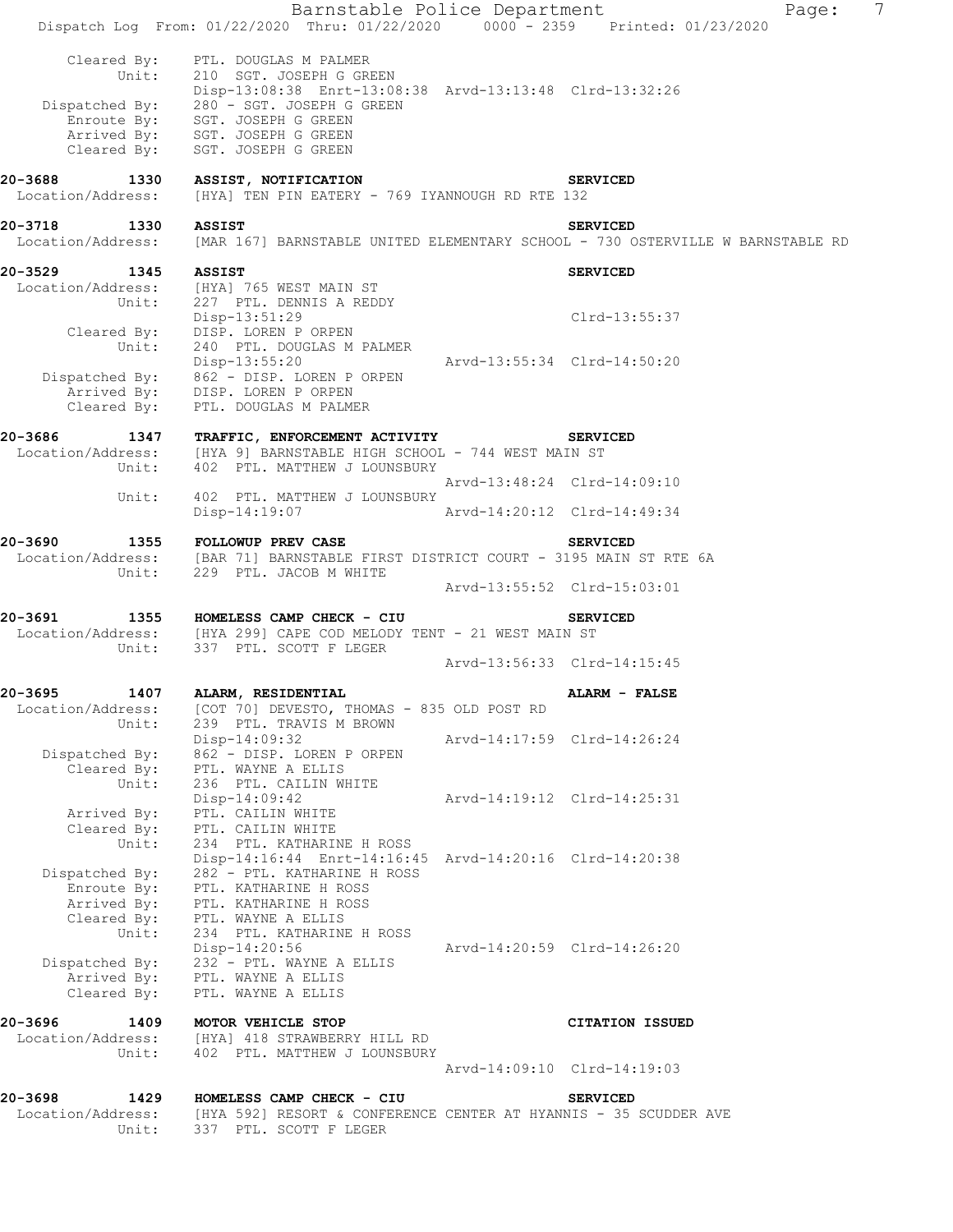Arvd-14:30:07 Clrd-14:32:57 **20-3703 1430 TRAFFIC, CONTROL SERVICED**  Location/Address: [HYA 120] BARNSTABLE INTERMEDIATE SCHOOL - 895 FALMOUTH RD RTE 28 **20-3699 1432 SUMMONS, SERVE UNABLE TO SERVE**  Location/Address: [MAR] 2059 MAIN ST Unit: 234 PTL. KATHARINE H ROSS Arvd-14:32:30 Clrd-14:38:51 **20-3704 1436 MOTOR VEHICLE STOP ADVISED**  Location/Address: [HYA] 5 GEORGE ST @ 20 KENT LN Unit: 226 PTL. JOHN A YORK Arvd-14:36:00 Clrd-14:38:12 Cleared By: PTL. JOHN A YORK **20-3715 1503 ASSIST SERVICED**  Location/Address: [HYA 774] CAPE CROSSROADS CONDOMINIUMS - 800 BEARSE'S WAY Unit: 227 PTL. DENNIS A REDDY Disp-15:09:09 Arvd-15:13:54 Clrd-15:35:22 Arrived By: PTL. DENNIS A REDDY **20-3722 1542 SUSPICIOUS, ACTIVITY ADVISED**  Location/Address: [HYA 1938] 329 WEST MAIN ST Apt. #25 Unit: 226 PTL. JOHN A YORK Disp-15:44:38 Arvd-15:48:45 Clrd-16:10:58 Disp-15:44:38<br>Arrived By: PTL. JOHN A YORK Cleared By: PTL. JOHN A YORK **20-3723 1606 ASSIST, WELL BEING GONE ON ARRIVAL**  Location/Address: [CEN 9] LUMBERT POND - LUMBERT MILL RD Unit: 227 PTL. KURT LARIVIERE Disp-16:09:04 Arvd-16:20:26 Clrd-16:22:58 Disp-16:09:04<br>Arrived By: PTL. KURT LARIVIERE **20-3728 1633 ACCIDENT, PROPERTY DAMAGE SERVICED**  Location/Address: [CEN] 44 PEEP TOAD RD @ 205 OAK ST Unit: 221 PTL. MARK S MCWILLIAMS Disp-16:36:42 Arvd-16:45:39 Clrd-17:11:55 Cleared By: PTL. MARK S MCWILLIAMS **20-3729 1639 HARASSMENT ADVISED**  Location/Address: [COT] 243 SANDALWOOD DR **20-3730 1645 AIRPORT RAMP CHECK SERVICED**  Location/Address: [HYA 103] BARNSTABLE MUNICIPAL AIRPORT - TERMINAL - 480 BARNSTABLE RD Unit: 234 PTL. THOMAS EDWARDS Arvd-16:45:00 Clrd-16:46:04 **20-3731 1651 ACCIDENT, HIT & RUN REPORT TAKEN**  Location/Address: [MAR] RACE LN Unit: 226 PTL. JOHN A YORK Disp-16:52:58 Arvd-17:01:45 Clrd-17:58:43 Arrived By: PTL. JOHN A YORK Cleared By: PTL. JOHN A YORK Refer To Accident: 20-64-AC **20-3732 1655 MOTOR VEHICLE STOP VERBAL WARNING**  Location/Address: [HYA] 100 MAIN ST @ 3 CAMP ST Unit: 232 PTL. MARCUS B CUNNINGHAM Arvd-16:55:00 Clrd-16:57:42 PTL. CHRISTOPHER R ROSS Cleared By: PTL. MARCUS B CUNNINGHAM **20-3735 1712 MOTOR VEHICLE STOP VERBAL WARNING**  Location/Address: [HYA] 331 MAIN ST @ 4 OCEAN ST Unit: 232 PTL. MARCUS B CUNNINGHAM Arvd-17:12:00 Clrd-17:16:39 PTL. CHRISTOPHER R ROSS Cleared By: PTL. MARCUS B CUNNINGHAM **20-3736 1727 SUSPICIOUS, ACTIVITY UNFOUNDED**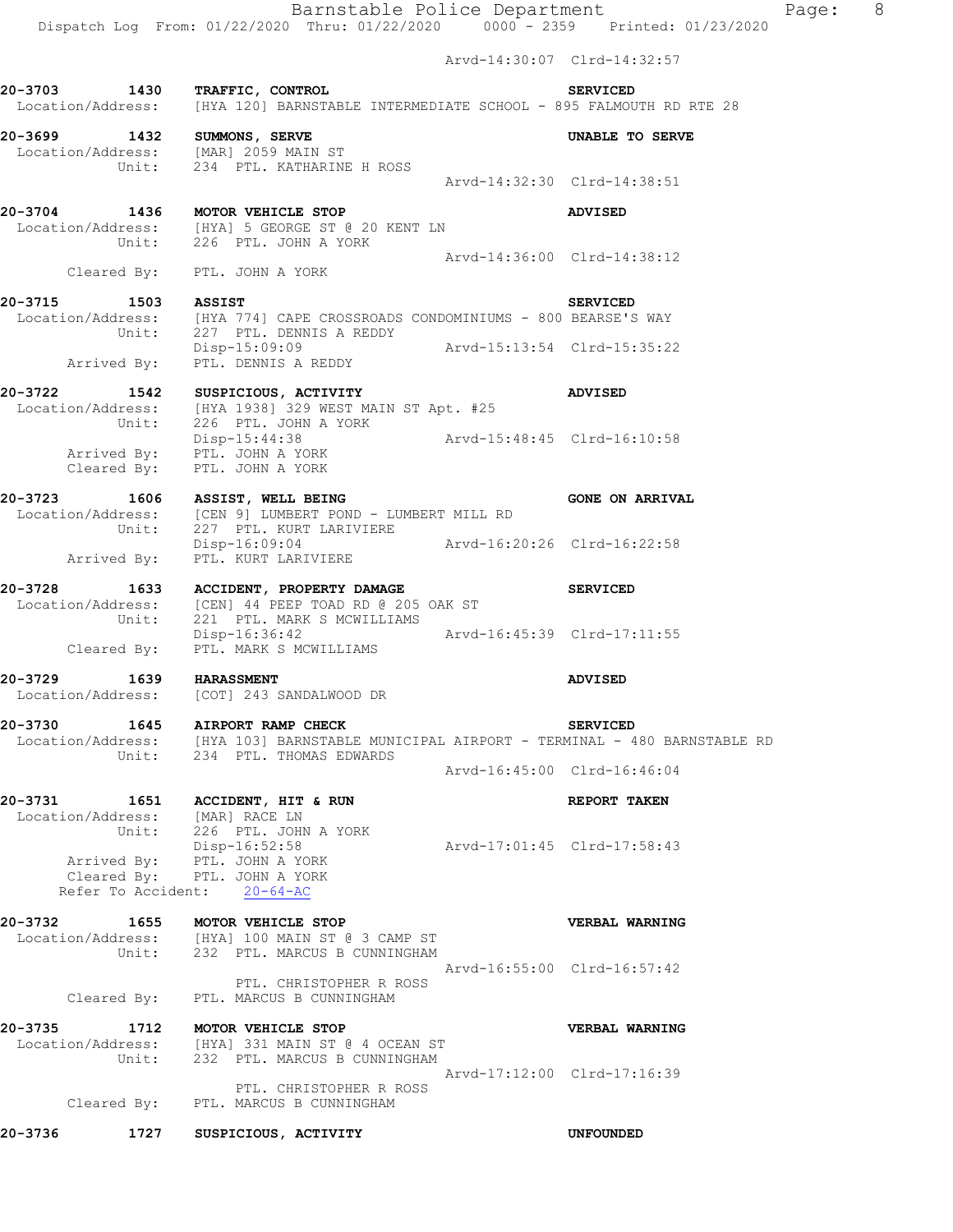|                                               | Barnstable Police Department<br>Dispatch Log From: 01/22/2020 Thru: 01/22/2020 0000 - 2359 Printed: 01/23/2020             |                             |                             | Page: | 9 |
|-----------------------------------------------|----------------------------------------------------------------------------------------------------------------------------|-----------------------------|-----------------------------|-------|---|
| Location/Address:<br>Unit:                    | [MAR] 60 CROOKED CARTWAY @ 1383 RACE LN<br>221 PTL. MARK S MCWILLIAMS                                                      |                             |                             |       |   |
| Cleared By:<br>Unit:                          | Disp-17:30:52<br>PTL. MARK S MCWILLIAMS<br>227 PTL. KURT LARIVIERE                                                         | Arvd-17:58:35 Clrd-18:42:09 |                             |       |   |
| Dispatched By:<br>Cleared By:                 | Disp-17:39:29 Arvd-17:58:33 Clrd-18:46:16<br>203 - PTL. PATRICK FALLON<br>PTL. KURT LARIVIERE                              |                             |                             |       |   |
| 20-3737 1734<br>Unit:                         | MOTOR VEHICLE STOP<br>Location/Address: [HYA 1812] THE CARDIOVASCULAR SPECIALISTS - 25 MAIN ST<br>230 PTL. NOLAN R O'MELIA |                             | VERBAL WARNING              |       |   |
| Cleared By:                                   | PTL. NOLAN R O'MELIA                                                                                                       | Arvd-17:34:00 Clrd-17:38:26 |                             |       |   |
|                                               | 20-3743 1750 MOTOR VEHICLE STOP                                                                                            |                             | <b>VERBAL WARNING</b>       |       |   |
| Unit:                                         | Location/Address: [HYA] STRAWBERRY HILL RD @ BLUEBERRY HILL RD<br>230 PTL. NOLAN R O'MELIA                                 |                             |                             |       |   |
| Cleared By:                                   | PTL. NOLAN R O'MELIA                                                                                                       | Arvd-17:50:00 Clrd-17:54:03 |                             |       |   |
| 20-3746                                       | 1752 MOTOR VEHICLE STOP                                                                                                    |                             | <b>CITATION ISSUED</b>      |       |   |
| Unit:                                         | Location/Address: [HYA 667] BARNSTABLE HARBOR COUNSELING - 67 SEA ST<br>232 PTL. MARCUS B CUNNINGHAM                       |                             |                             |       |   |
| Cleared By:                                   | PTL. CHRISTOPHER R ROSS<br>DISP. KRISTINA M GUSTAFSON                                                                      | Arvd-17:52:00 Clrd-18:02:27 |                             |       |   |
| 20-3748<br>1816                               | SUSPICIOUS, ACTIVITY                                                                                                       |                             | <b>GONE ON ARRIVAL</b>      |       |   |
| Location/Address:                             | [HYA 137] CAPE COD MALL PARKING LOT - 793 IYANNOUGH RD RTE 132                                                             |                             |                             |       |   |
| Unit:                                         | 230 PTL. NOLAN R O'MELIA<br>Disp-18:20:13 Arvd-18:21:13 Clrd-18:26:22                                                      |                             |                             |       |   |
| Arrived By:                                   | PTL. NOLAN R O'MELIA                                                                                                       |                             |                             |       |   |
| Cleared By:<br>Unit:                          | PTL. NOLAN R O'MELIA<br>210 SGT. JOSEPH G GREEN                                                                            |                             |                             |       |   |
|                                               | Disp-18:20:44                                                                                                              | Arvd-18:20:46 Clrd-18:24:47 |                             |       |   |
|                                               | Dispatched By: 871 - DISP. RYAN J MCNALLY<br>Arrived By: DISP. RYAN J MCNALLY<br>Cleared By: SGT. JOSEPH G GREEN           |                             |                             |       |   |
| Unit:                                         | 232 PTL. MARCUS B CUNNINGHAM                                                                                               |                             |                             |       |   |
|                                               |                                                                                                                            |                             | Arvd-18:21:07 Clrd-18:26:41 |       |   |
| Dispatched By:                                | PTL. CHRISTOPHER R ROSS<br>318 - PTL. MARCUS B CUNNINGHAM                                                                  |                             |                             |       |   |
| Arrived By:<br>Cleared By:                    | PTL. MARCUS B CUNNINGHAM<br>PTL. MARCUS B CUNNINGHAM                                                                       |                             |                             |       |   |
|                                               |                                                                                                                            |                             |                             |       |   |
| 20-3749<br>1836<br>Location/Address:<br>Unit: | MOTOR VEHICLE STOP<br>[HYA] 1200 PHINNEY'S LN @ 33 STATICE LN<br>226 PTL. JOHN A YORK                                      |                             | VERBAL WARNING              |       |   |
| Unit:                                         | 230 PTL. NOLAN R O'MELIA                                                                                                   |                             | Arvd-18:36:53 Clrd-18:40:50 |       |   |
| Dispatched By:                                | 292 - PTL. NOLAN R O'MELIA                                                                                                 |                             | Arvd-18:37:16 Clrd-18:39:49 |       |   |
| Arrived By:                                   | PTL. NOLAN R O'MELIA                                                                                                       |                             |                             |       |   |
| Cleared By:                                   | PTL. NOLAN R O'MELIA                                                                                                       |                             |                             |       |   |
| 20-3750<br>1850                               | DISTURBANCE, NOISE                                                                                                         |                             | <b>ADVISED</b>              |       |   |
| Location/Address:<br>Unit:                    | [BAR 850] BEST WESTERN - 1470 IYANNOUGH RD RTE 132<br>221 PTL. MARK S MCWILLIAMS                                           |                             |                             |       |   |
|                                               | Disp-18:52:32                                                                                                              |                             | Arvd-18:58:22 Clrd-19:00:50 |       |   |
| Arrived By:<br>Cleared By:                    | DISP. KRISTINA M GUSTAFSON<br>DISP. KRISTINA M GUSTAFSON                                                                   |                             |                             |       |   |
| Unit:                                         | 223 PTL. CHRISTOPHER A BOTSFORD<br>Disp-18:52:32                                                                           |                             | Clrd-19:00:54               |       |   |
| Cleared By:                                   | DISP. KRISTINA M GUSTAFSON                                                                                                 |                             |                             |       |   |
| 20-3751<br>1905                               | ALARM, COMMERCIAL                                                                                                          |                             | ALARM - FALSE               |       |   |
| Location/Address:                             | [HYA 3121] FOUNTAIN OF LIFE MINISTRY - 45 PLANT RD                                                                         |                             |                             |       |   |
| Unit:                                         | 229 PTL. BRAILA C ROY<br>Disp-19:22:10                                                                                     | Arvd-19:29:20 Clrd-19:31:54 |                             |       |   |
| Arrived By:                                   | PTL. BRAILA C ROY                                                                                                          |                             |                             |       |   |
| Cleared By:                                   | DISP. RYAN J MCNALLY                                                                                                       |                             |                             |       |   |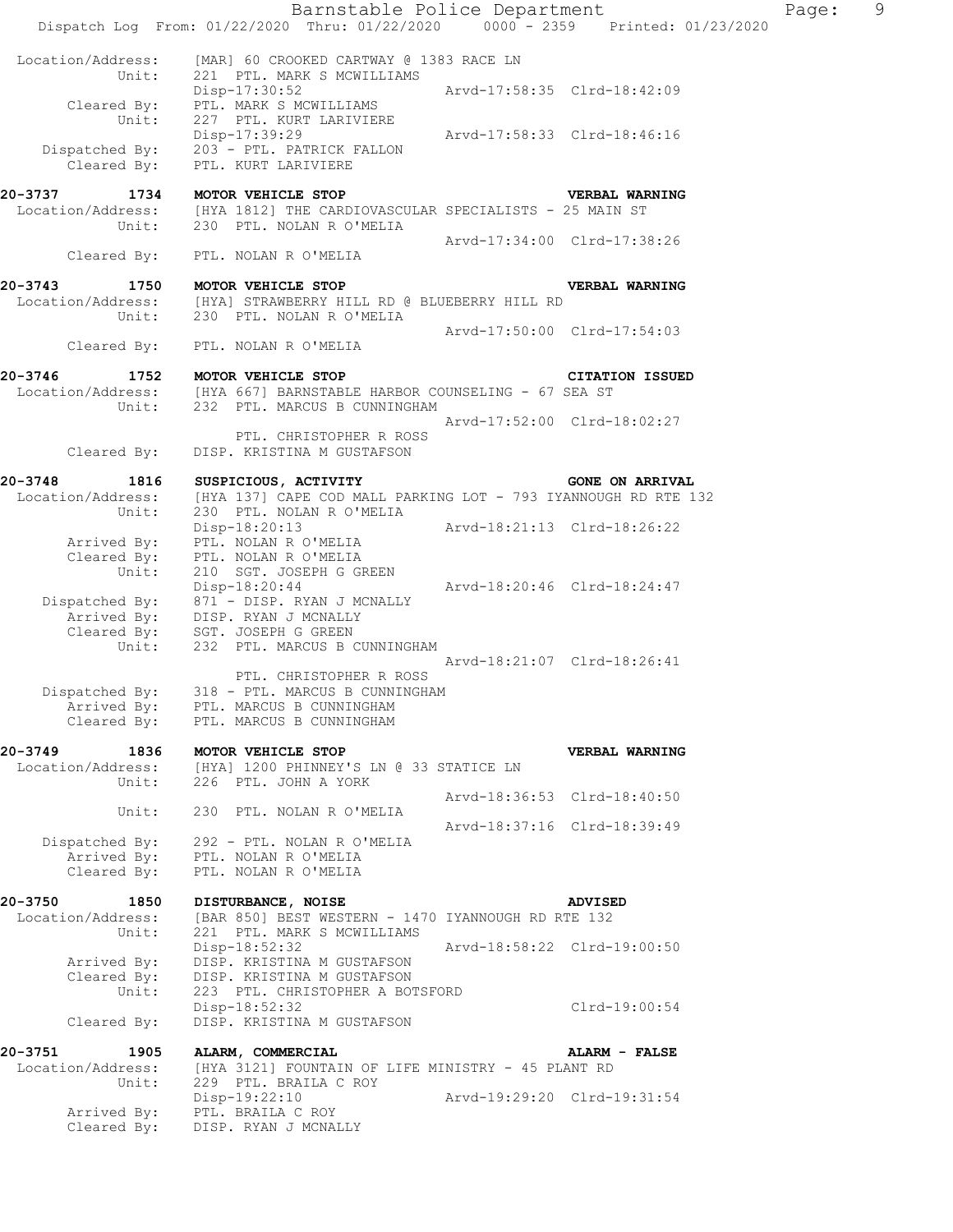| 20-3753 1922      |                      | <b>BUILDING CHECK</b><br>Location/Address: [HYA 774] CAPE CROSSROADS CONDOMINIUMS - 800 BEARSE'S WAY Apt. #5SC<br>234 PTL. THOMAS EDWARDS |                             | UNFOUNDED                   |  |
|-------------------|----------------------|-------------------------------------------------------------------------------------------------------------------------------------------|-----------------------------|-----------------------------|--|
|                   | Unit:                | Disp-19:27:27<br>Arrived By: PTL. THOMAS EDWARDS                                                                                          | Arvd-19:29:27 Clrd-19:38:16 |                             |  |
|                   |                      | Cleared By: PTL. THOMAS EDWARDS<br>Unit: 230 PTL. NOLAN R O<br>230 PTL. NOLAN R O'MELIA<br>Disp-19:27:31                                  | Arvd-19:30:51 Clrd-19:37:11 |                             |  |
|                   | Arrived By:<br>Unit: | PTL. NOLAN R O'MELIA<br>Cleared By: PTL. NOLAN R O'MELIA<br>229 PTL. BRAILA C ROY                                                         |                             |                             |  |
|                   |                      | Dispatched By: 313 - PTL. BRAILA C ROY<br>Arrived By: PTL. BRAILA C ROY                                                                   | Arvd-19:34:03 Clrd-19:36:55 |                             |  |
|                   |                      | Cleared By: PTL. BRAILA C ROY                                                                                                             |                             |                             |  |
| 20-3756           | 2000<br>Unit:        | TRAFFIC, COMPLAINT<br>Location/Address: [HYA 111] CVS PHARMACY # 2322 - 176 NORTH ST<br>232 PTL. MARCUS B CUNNINGHAM                      |                             | ADVISED                     |  |
|                   |                      | $Disp-20:03:47$<br>PTL. CHRISTOPHER R ROSS                                                                                                | Arvd-20:03:56 Clrd-20:17:54 |                             |  |
|                   | Cleared By:          | DISP. RYAN J MCNALLY                                                                                                                      |                             |                             |  |
| 20-3757 2013      |                      | ACCIDENT, HIT & RUN<br>Location/Address: [CEN] 62 COTTONWOOD LN<br>Unit: 228 PTL. ADAM S RUGGIERI                                         |                             | <b>REPORT TAKEN</b>         |  |
|                   |                      | Disp-20:14:52<br>Arrived By: PTL. ADAM S RUGGIERI                                                                                         | Arvd-20:20:52 Clrd-20:30:23 |                             |  |
|                   |                      | Cleared By: PTL. ADAM S RUGGIERI<br>Refer To Accident: 20-65-AC                                                                           |                             |                             |  |
|                   |                      | 20-3759 2024 HARASSMENT, THREATS                                                                                                          |                             | <b>ADVISED</b>              |  |
|                   | Unit:                | Location/Address: [HYA 3568] HOMELESS NOT HOPELESS - 22 MAIN ST<br>232 PTL. MARCUS B CUNNINGHAM<br>Disp-20:27:04                          | Arvd-20:31:04 Clrd-20:48:48 |                             |  |
|                   | Arrived By:          | PTL. CHRISTOPHER R ROSS<br>PTL. MARCUS B CUNNINGHAM                                                                                       |                             |                             |  |
| 20-3762           | 2101                 | <b>BUILDING CHECK</b>                                                                                                                     |                             | <b>SERVICED</b>             |  |
| Location/Address: |                      | dress: [CEN] 149 LONGVIEW DR<br>Unit: 223 PTL CHRICHODUP<br>223 PTL. CHRISTOPHER A BOTSFORD<br>Disp-21:04:07 Arvd-21:15:14 Clrd-21:43:15  |                             |                             |  |
|                   |                      | Cleared By: PTL. CHRISTOPHER A BOTSFORD<br>Unit: 210 SGT. JOSEPH G GREEN                                                                  | Arvd-21:28:55 Clrd-21:42:08 |                             |  |
|                   |                      | Dispatched By: 280 - SGT. JOSEPH G GREEN                                                                                                  |                             |                             |  |
|                   |                      | Arrived By: SGT. JOSEPH G GREEN<br>Cleared By: SGT. JOSEPH G GREEN                                                                        |                             |                             |  |
| 20-3765           |                      | 0-3765 2147 SUSPICIOUS, MOTOR VEHICLE<br>Location/Address: [HYA] 75 CEDAR ST                                                              |                             | <b>ADVISED</b>              |  |
|                   |                      | Unit: 230 PTL. NOLAN R O'MELIA                                                                                                            |                             | Arvd-21:47:00 Clrd-21:49:44 |  |
|                   | Unit:                | Cleared By: PTL. NOLAN R O'MELIA<br>210 SGT. JOSEPH G GREEN<br>$Disp-21:48:09$                                                            |                             | $Clrd-21:50:41$             |  |
|                   | Cleared By:          | SGT. JOSEPH G GREEN                                                                                                                       |                             |                             |  |
| 20-3766           |                      | 2155 SUSPICIOUS, MOTOR VEHICLE                                                                                                            |                             | <b>GONE ON ARRIVAL</b>      |  |
|                   | Unit:                | Location/Address: [HYA 3514] IYANNOUGH RD RTE 132<br>232 PTL. MARCUS B CUNNINGHAM<br>$Disp-21:57:53$                                      | Arvd-22:01:31 Clrd-22:02:51 |                             |  |
|                   | Arrived By:          | PTL. CHRISTOPHER R ROSS<br>PTL. MARCUS B CUNNINGHAM                                                                                       |                             |                             |  |
| 20-3767           | 2201                 | TRAFFIC, COMPLAINT                                                                                                                        |                             | <b>GONE ON ARRIVAL</b>      |  |
|                   | Unit:                | Location/Address: [MAR 423] SUPER STOP & SHOP - 3900 FALMOUTH RD RTE 28<br>239 PTL. STEVEN EVERETT<br>Disp-22:02:30                       | Arvd-22:09:56 Clrd-22:09:58 |                             |  |
|                   |                      |                                                                                                                                           |                             |                             |  |
| 20-3768           | 2209                 | MOTOR VEHICLE STOP                                                                                                                        |                             | COMPLAINT/SUMMONS           |  |